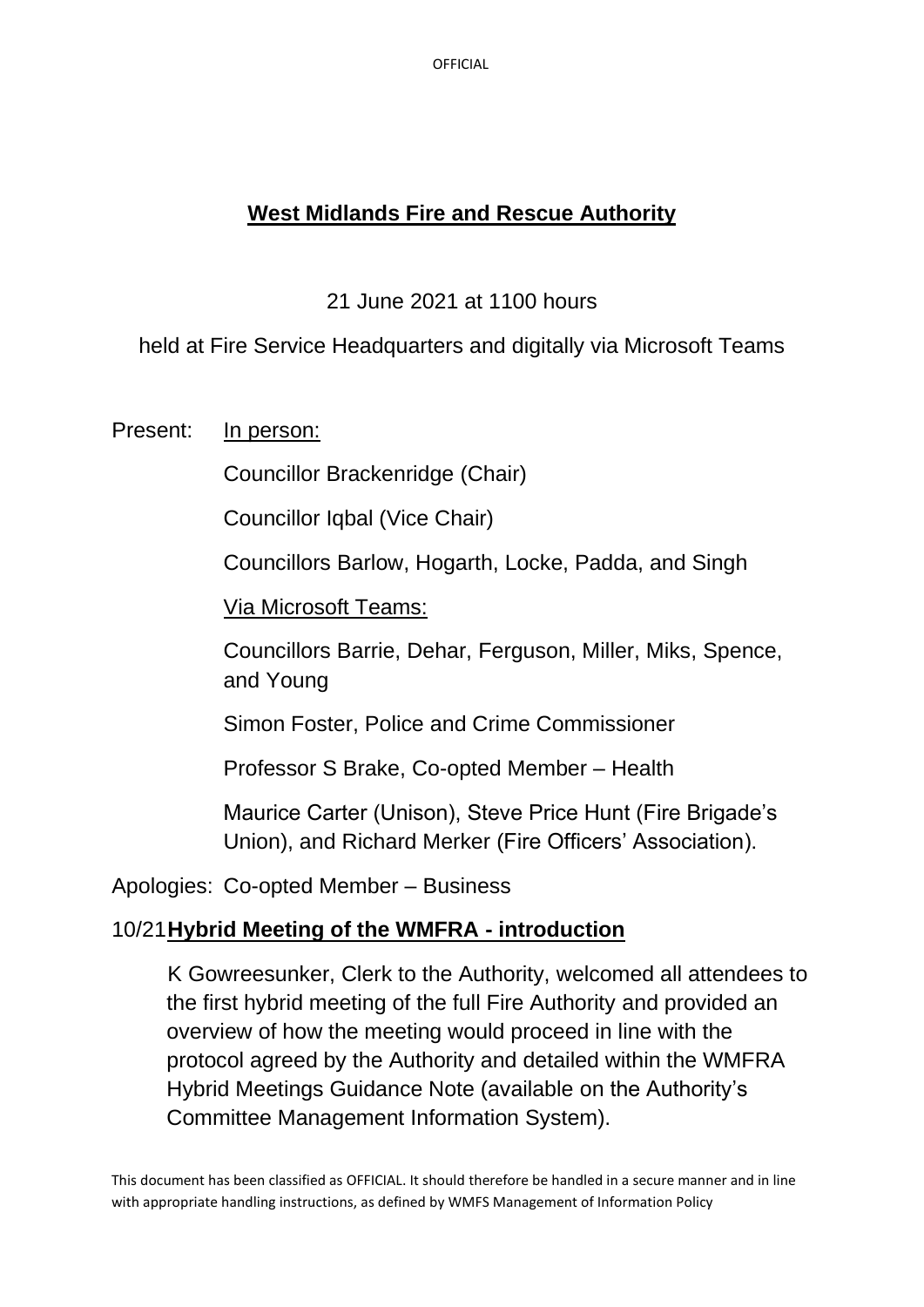## 11/21**To Elect the Chair of the Authority for the ensuing year**

**Resolved** that Councillor Brackenridge be elected Chair of the Authority for the period ending with the annual meeting in 2022.

### 12/21**To Elect the Vice Chair of the Authority for the ensuing year**

**Resolved** that Councillor Igbal be elected Vice Chair of the Authority for the period ending with the annual meeting in 2022.

#### 13/21**Apologies for Absence**

Apologies were received from Cllr Walsh.

#### 14/21**Declarations of Interest**

The Chair declared a personal non-pecuniary interest, due to being a member of the Firefighters Pension Scheme(s).

Councillors Barlow and Hogarth, and Professor Brake, declared a personal non-pecuniary interest, due to being a member of the Local Government Pension Scheme.

#### 15/21**Chairs Announcements**

The Chair welcomed all attendees to the meeting of the full Fire Authority.

It was noted that a 1.5% pay award had been proposed for staff on grey book terms and conditions. It was believed that the Fire Brigade's Union's position was for its' members to accept the proposed pay award. It was noted that a pay award for staff on green book conditions remained a work in progress.

The Chair expressed a big thank you to all staff who have managed to maintain high standards of service throughout these difficult times.

#### 16/21**Chief Fire Officer's Announcements**

The Chief Fire Officer welcomed all attendees to the meeting.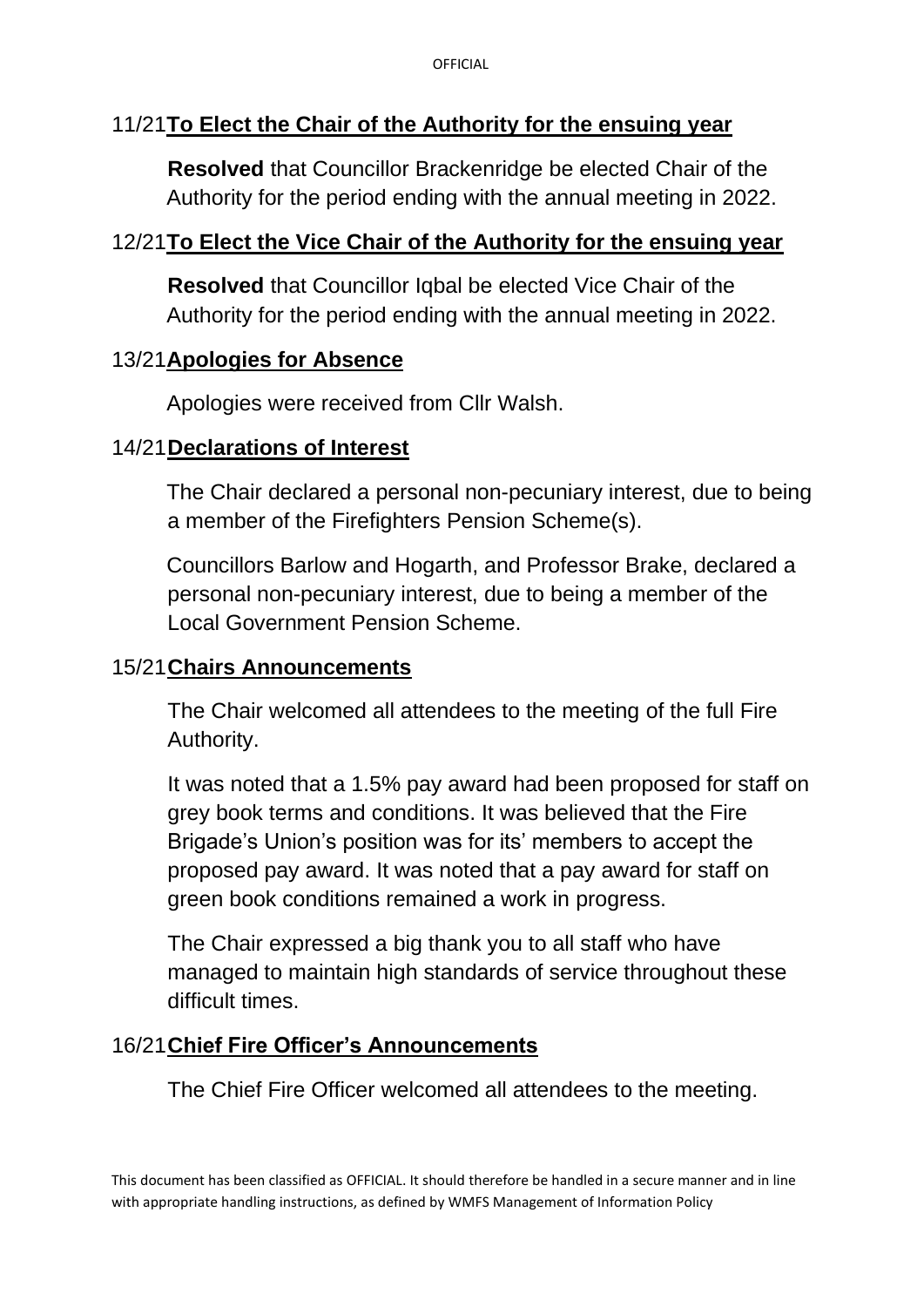The Chief Fire Officer thanked those Members who had left the Authority and welcomed the new Members.

Members were informed of the sad news of the passing of Martin Davis on 4 June 2021. After joining as a firefighter in 1982, Martin had progressed to and initially retired as Watch Commander with the Business Educational Safety Team (BEST), before being reemployed by BEST as a trainer in 2013. After a total of 38 years' service, Martin had been due to retire on 5 June 2021.

The Chair and all Members echoed the comments of the Chief Fire Officer and asked that their condolences were to be passed on.

Upon the start of a new political year, the Chief Fire Officer thanked staff at all levels in maintaining the high level of service delivered as well as the delivery of additional activities, acknowledging that in addition to presenting physical challenges, it had presented mental health challenges. The Service had put into place a variety of measures to support the physical and mental health of staff. It was also noted how Members had embraced digital ways of working.

Maurice Cater thanked the Chief Fire Officer on behalf of Unison, for the recognition of the mental health challenges that staff were contending with.

# 17/21**Minutes of the Fire and Rescue Authority 15 February 2021**

**Resolved** that the minutes of the Fire Authority meeting held on 15 February 2021 be confirmed as a correct record.

#### 18/21**Membership of the Authority 2021-22**

The Authority noted the appointments made by the constituent district councils for 2021/22.

# 19/21**West Midlands Police and Crime Commissioner, Membership on the Fire Authority 2021/22**

Karen Gowreesunker, Clerk to the Authority, provided an overview of the report. The report was submitted to inform the Authority of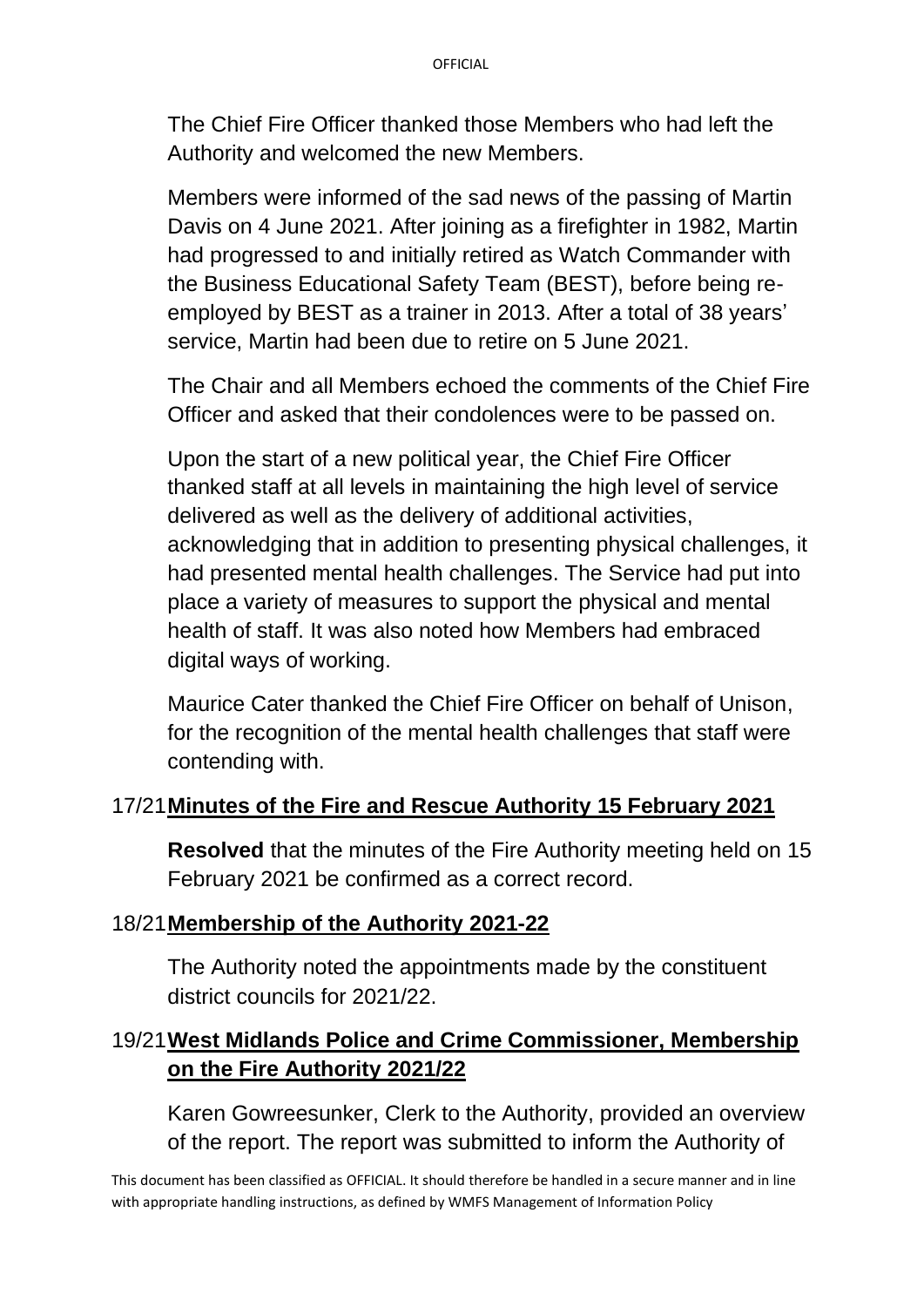the invite to, and subsequent request from, the West Midlands Police and Crime Commissioner (WMPCC) to join the Fire Authority, and to support the Authority's decision in response to this request.

The report noted that the correspondence between the Authority and the WMPCC included the invitation for the WMPCC to take a place on the Authority's Collaboration and Transformation Committee.

Following a vote by Members, the Chair noted that the invite to the WMPCC to take up a position on the Authority was in line with the requirements as set out in the Policing and Crime Act 2017. The Chair offered a warm welcome to WMPCC Simon Foster who was in attendance digitally.

#### **Resolved**

Members approved the WMPCC request to join the Authority.

Members approved the request for full membership with voting rights, on the basis that the WMPCC as an elected member, attends to enable this.

#### 20/21**Questions on the Discharge of Functions**

The Authority considered the report.

#### **Resolved**

That the following Members be nominated under Section 41 of the Local Government Act 1985, to answer questions raised in the course of proceedings of constituent councils on the discharge of the Authority's functions:

# **Constituent Council Lead CouncillorSubstitute Councillor**

| Birmingham | Cllr Iqbal         | N/A                |
|------------|--------------------|--------------------|
| Coventry   | <b>Cllr Walsh</b>  | <b>CIIr Miks</b>   |
| Dudley     | <b>Cllr Barlow</b> | <b>Cllr Miller</b> |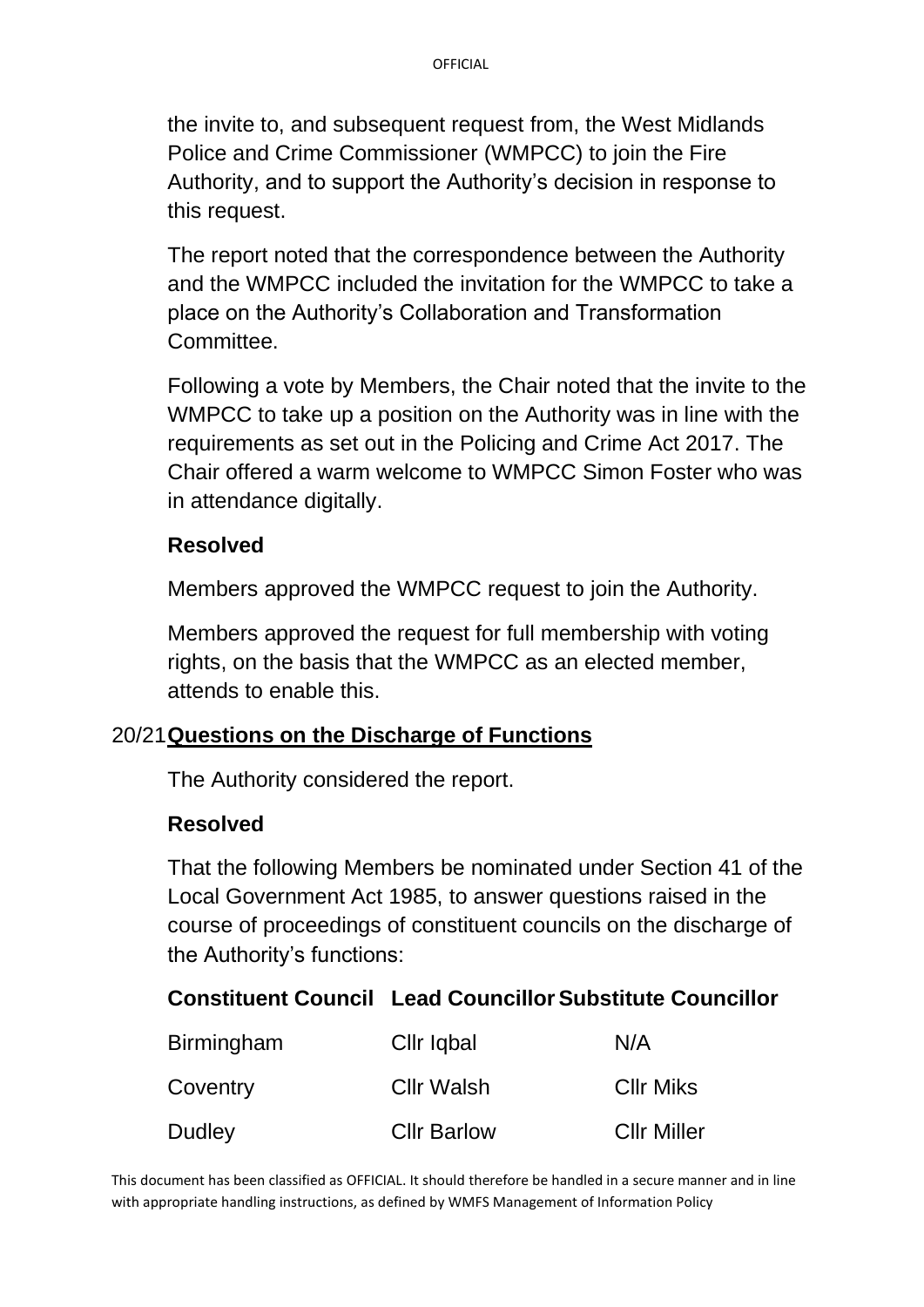| Sandwell      | Cllr Padda               | <b>Cllr Singh</b> |
|---------------|--------------------------|-------------------|
| Solihull      | <b>Cllr Hogarth</b>      |                   |
| Walsall       | <b>Cllr Ferguson</b>     | <b>Cllr Young</b> |
| Wolverhampton | <b>Cllr Brackenridge</b> | <b>Cllr Dehar</b> |

#### 21/21**Governance of the Authority 2021/22**

Karen Gowreesunker, Clerk to the Authority provided an overview of the report.

The report informed Members of a number of changes to the governance of the Authority that would be captured within the Authority's Constitution. Changes included amendments to the wording the Chief Fire Officer exemption to budget matters for Authority, amendments to arrangements to Act in Matters of Urgency, and amendments to the terms and conditions of the Scrutiny Committee and the Collaboration and Transformation Committee. Details of all amendments are laid out in full within the report.

Additionally, the report sought approval of the proposed calendar of meetings for the new Authority municipal year 2021/22, and approval of elements related to Members' Allowances.

#### **Resolved**

That the Authority approved the amendments proposed to the Constitution as set in the report in relation to:

- 1.1.1 refine wording of the Article 6, CFO exemption to budget matters for Authority, paragraph 6.2.3 to enable clarity of the circumstances and decisions for the application of this delegation Appendix 1.
- 1.1.2 amending the Scrutiny Committee terms of reference to align to the pre and post scrutiny definitions agreed by Fire Authority in October 2020 – Appendix 2.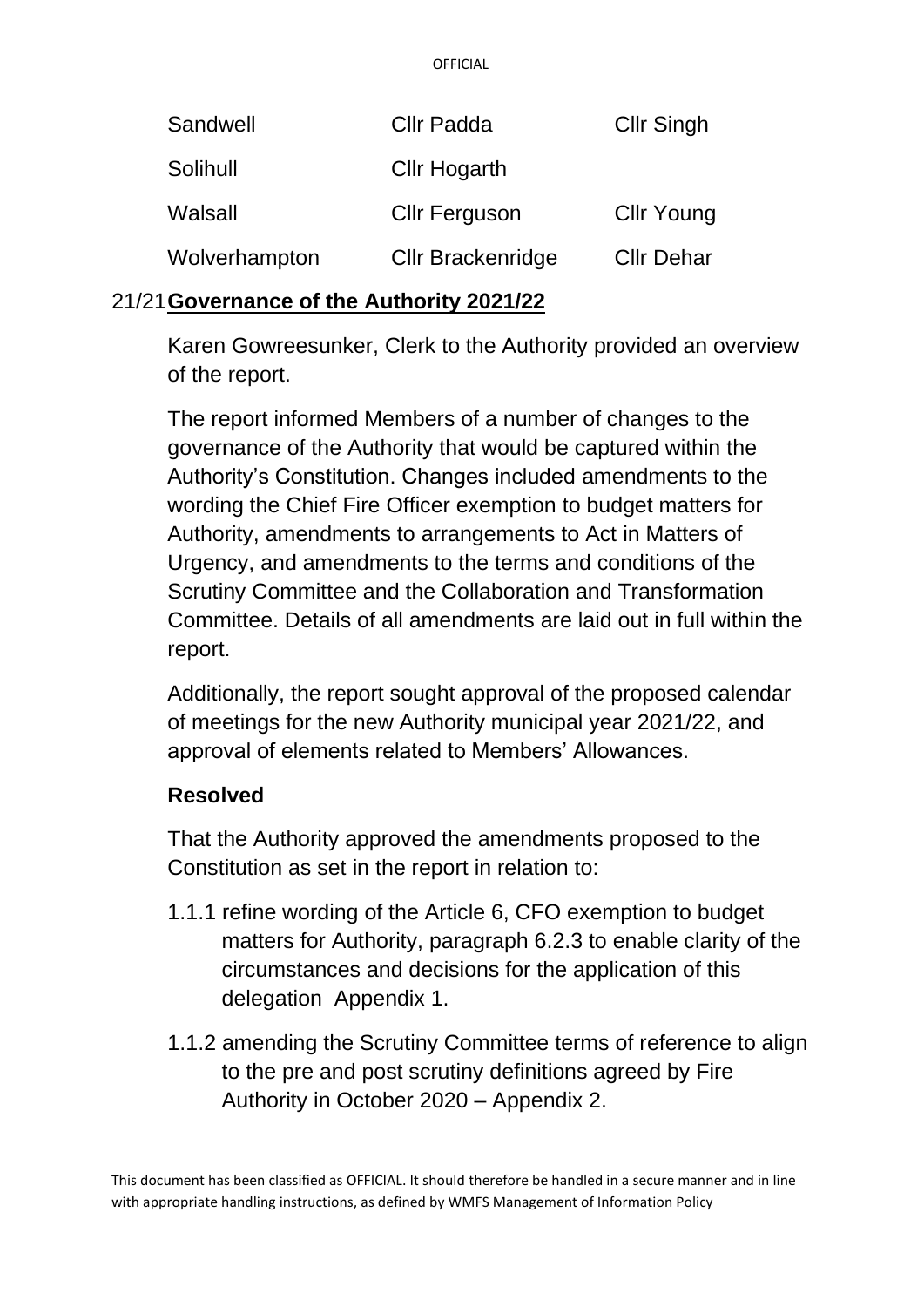- 1.1.3 amend Standing Order 17, Arrangements to Act in Matters of Urgency to align to current practice Appendix 3.
- 1.1.4 Amend the terms of reference for the Collaboration and Transformation Committee, removing the requirement for membership to be proportionate of the membership of the Authority – Appendix 4.

That the Authority approved the calendar of meetings for 2021/22.

That the Authority approved that no increase be made in Members' Allowances in 2021/22 by way of indexing or otherwise.

That the Authority approved the Members' Allowances Scheme for 2021/22.

That the Authority approved that the Clerk be authorised to make and publish any necessary consequential amendments to constitutional documents in the light of decisions made regarding governance arrangements for 2021/22 in consultation with the Chair, Vice Chair and the Chief Fire Officer.

# 22/21**Political Balance and Membership of Committees and Panels 2021/22**

The Authority considered the report on the political balance and membership of committees and panels for 2021/22.

The Authority considered the Constitution and political balance of committees and assignment of Members to committees and panels for 2021/22.

It was confirmed that Cllr Iqbal would be the substitute Member for Cllr Young on the Joint Consultative Panel.

# **Resolved:**

(a) That the political balance and membership of committees and panels for 2021/22, as set out in the report, be approved.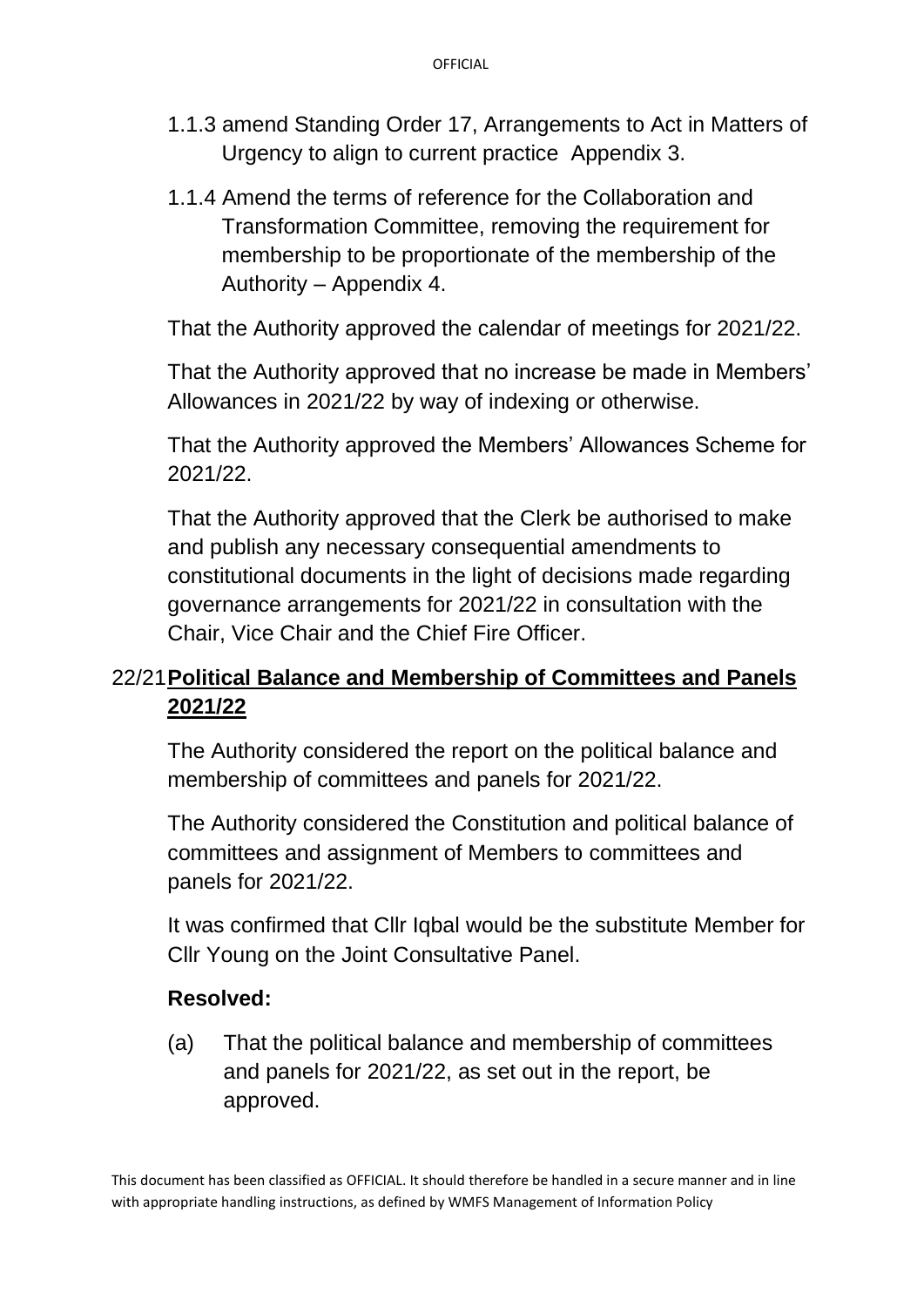- (b) That the appointment of Mr Ager as an Independent nonvoting member of the Audit and Risk Committee be affirmed.
- (c) That the appointment of the co-opted members to the Scrutiny and Collaboration and Transformation Committees be approved.
- (d) That the appointment to the roles of Chair and Vice Chairs of Committees and Panels, as set out in the report be approved.
- (e) The appointment of Mr R Tomkinson to the role of independent person, appointed in pursuance of Section 28 of the Localism Act 2011, for the term of office expiring at the AGM in June 2022.

## 23/21**Appointments of Representatives to Serve on Other Bodies**

The Authority considered the appointment of representatives to service on other bodies during 2021/22. The Authority noted the principles of proportionality apply where the Authority makes more than three appointments to bodies specified in the Act. An indication was given to the appendix where proportionality applied.

The appointment of representatives to serve on other bodies were agreed as per the report.

#### 24/21**Member Attendance at Conferences, Seminars and Visits**

The Authority considered the report which set out the arrangements for authorising attendance at conferences, seminars and visits.

#### **Resolved**

That the attendance of Members at conferences and seminars for 2021/22 be approved.

#### 25/21**Governance Statement 2020/21**

The Authority considered the report which sought comment and consideration of the Governance Statement for 2020/21.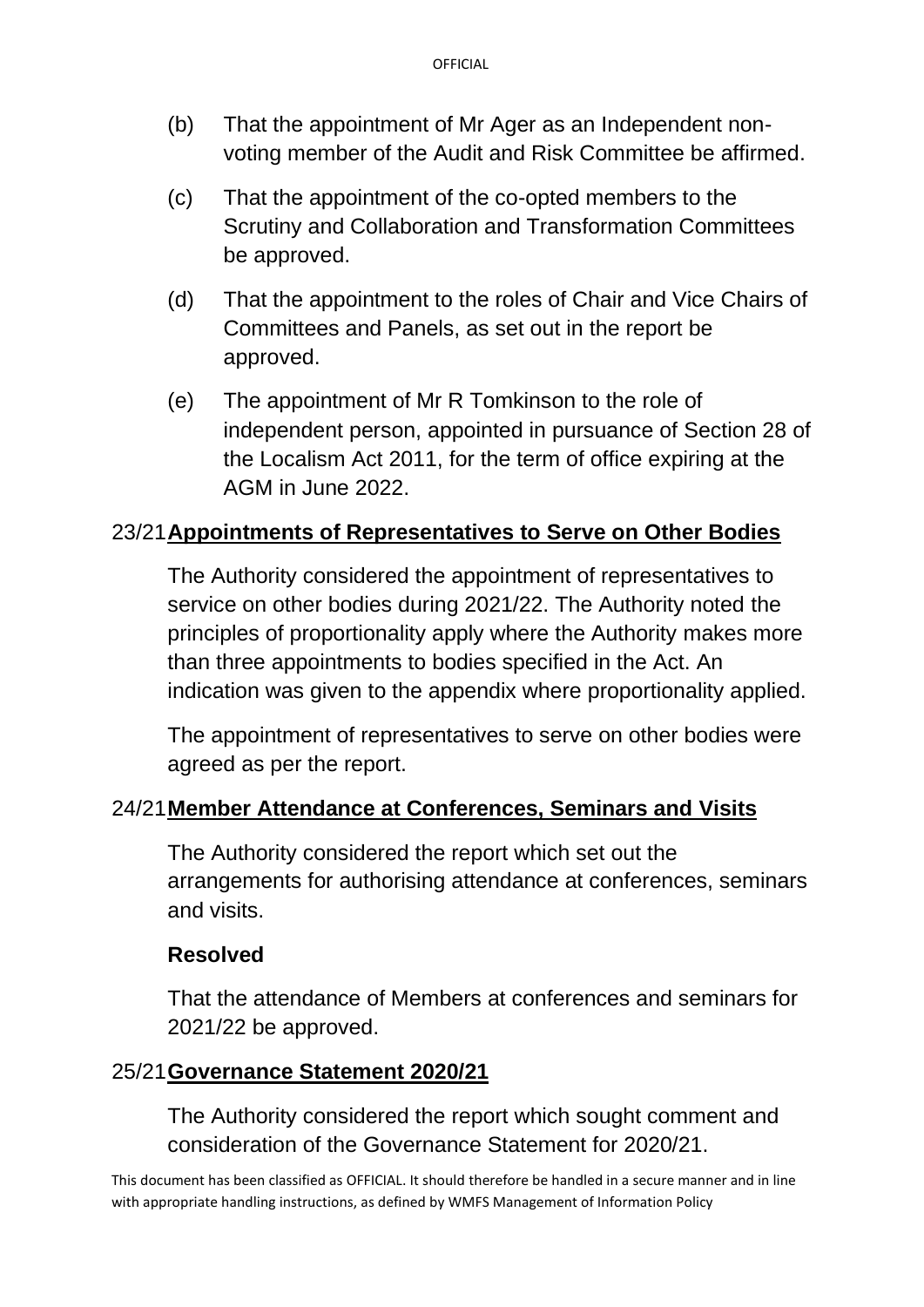#### **Resolved**

That the Authority's Governance Statement 2020/21 be approved.

#### 26/21**Monitoring of Finances**

Mike Griffiths, Treasurer to the Authority provided an overview of the report.

The report dealt with the monitoring of finances of the Authority in the current financial year and covered revenue expenditure and the Capital Programme. Expenditure was compared with a profile of the Authority's budget.

Appendix A compared the revenue budgeted to the end of May 2021 with the actuals to that date.

Overall, the Authority was within budget albeit with variances across various elements.

Appendix B provided statistical data relating to the Firefighters' Pension Scheme.

It was noted that the Firefighters' pension scheme was predominantly government financed.

Appendix C provided the capital monitoring statement and scheme analysis.

#### **Resolved**

That the monitoring of finances be noted.

# 27/21**Decisions Taken Under 'Matters of Urgency'**

The Authority considered the report which provided an overview of the decisions taken under matters of urgency during the period of the Covid-19 pandemic when meetings of the Authority had been postponed.

The decisions were:

1. Procurement Policy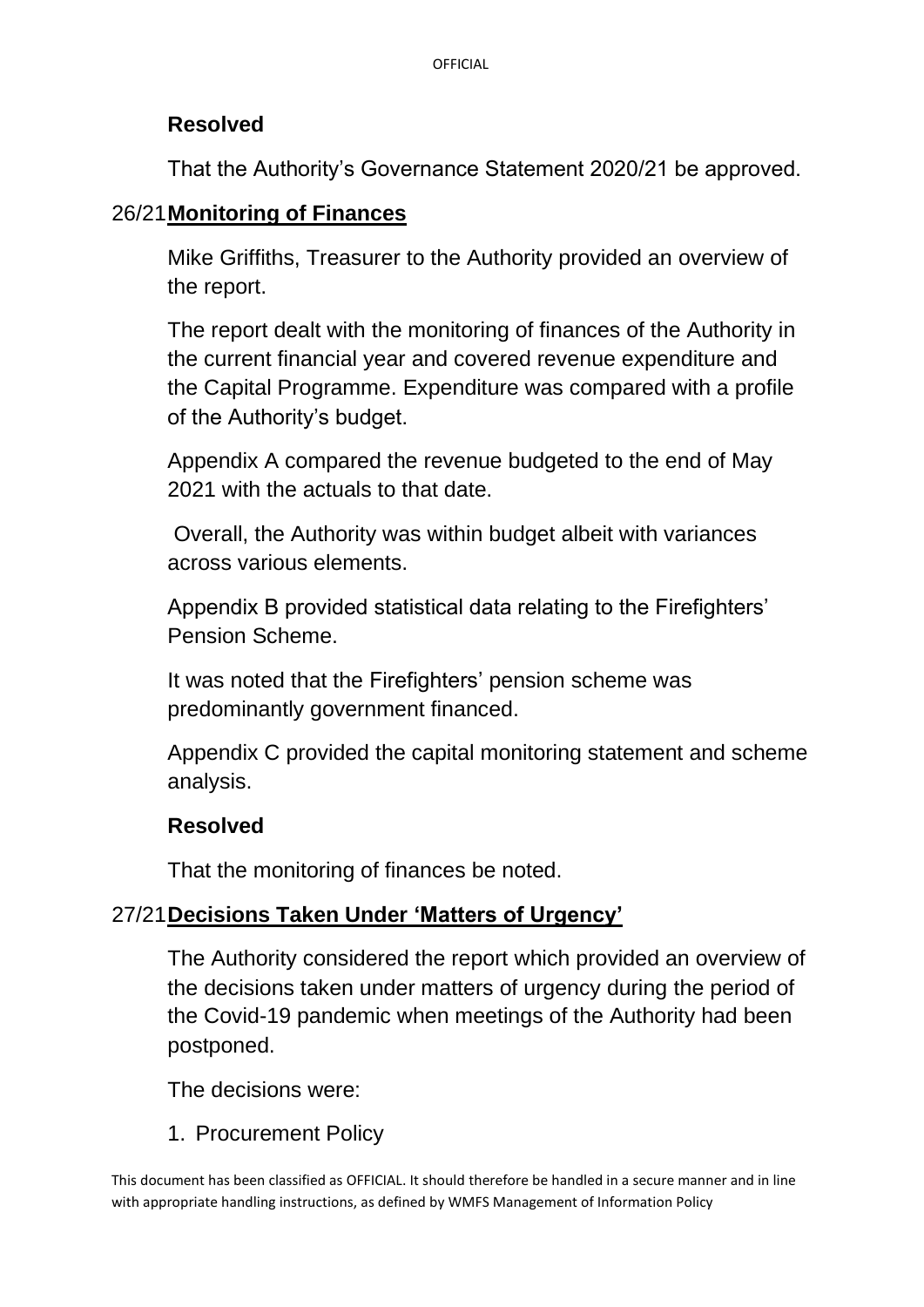- 2. Planned Procurement 2021/22
- 3. Statement of Assurance 2019/20
- 4. Pay Policy Statement 2021/22
- 5. Corporate Performance Indicators 2021/22

It was noted that Members had been informed of such matters throughout the year.

# **Resolved**

That the decisions taken and approved was noted.

## 28/21**Analysis of Progress of Quarterly Performance Against Our Plan Quarter 4 2020/21**

Phil Loach, Chief Fire Officer provided an overview of the report.

The report outlined the status of the Service's key performance indicators in the fourth quarter of 2020/21 and the progress made in delivering the three strategic priorities contained in Our Plan 2020-23.

The overview of the report focussed on the appendix which provided the detailed commentary against the performance indicators.

It was noted that performance across the vast majority of performance indicators was impressive and reflected that the Service had maintained the delivery of core services.

PI6 'The number of Safe and Well points achieved by the Brigade' demonstrated under performance against the tolerance levels. The performance was below what the Service had set out to achieve due to the impact of the Covid-19 pandemic including lockdowns and business continuity arrangements. It was also noted that a lack of face to face contact had contributed to a lack of engagement.

PI15 'The percentage of employees that have disclosed their disabled status' demonstrated under performance against the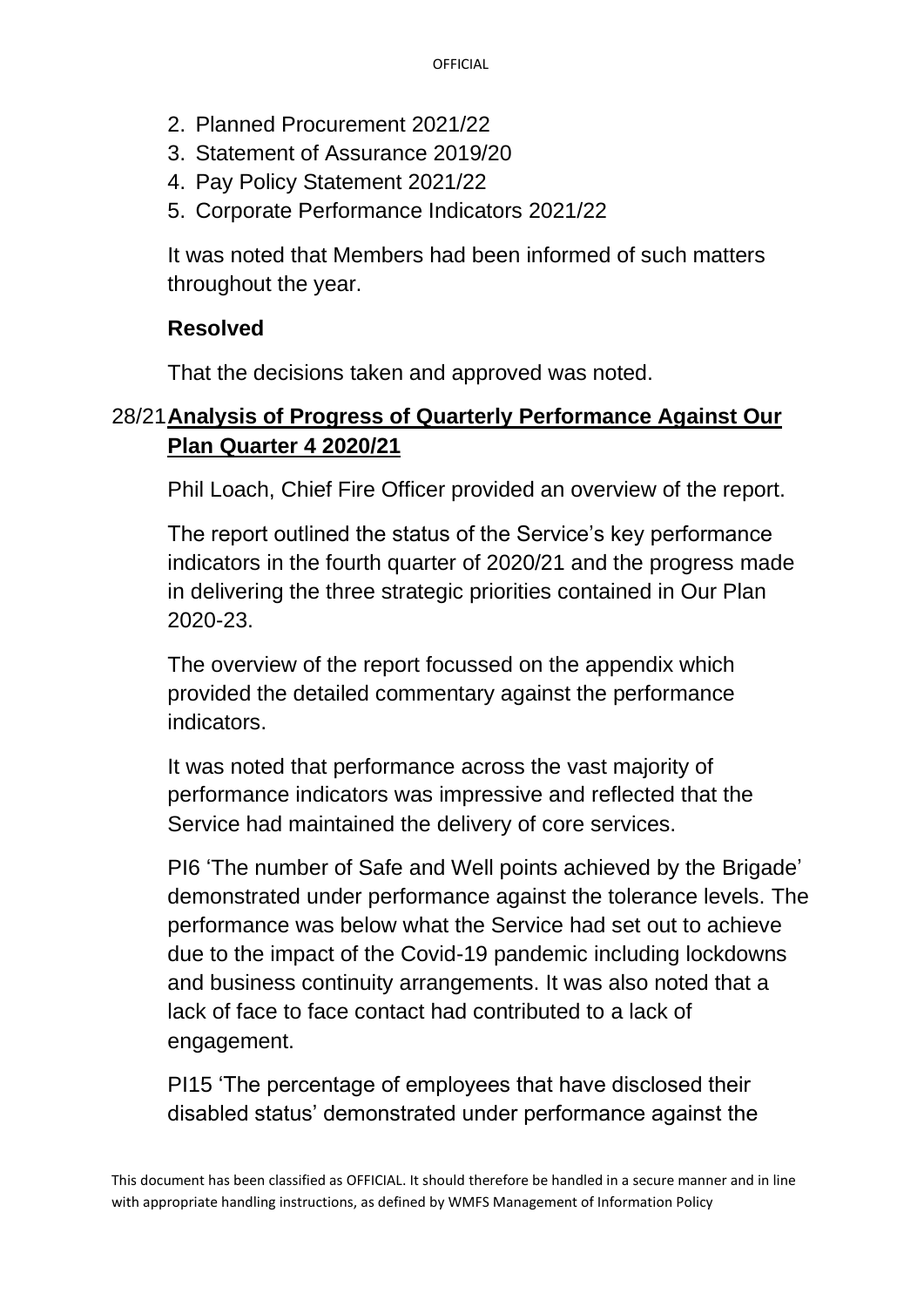tolerance levels. However, performance was just 1% below the target, a target that was very ambitious.

PI 16 'The number of female uniformed staff' demonstrated under performance against the tolerance levels. A Member asked what the Service was doing to encourage female recruitment of firefighters. In answer to the question, it was acknowledged that there had been an impact upon recruitment as a result of not being able to hold face to face engagement. It was noted that the Service set ambitious targets regarding recruitment.

A Member asked what the Service was doing to encourage the recruitment from black, Asian, and minority ethnic (BAME) communities. In answer to the question, Members were asked to draw their attention to performance indicators 17 and 17a, where performance reflected the more sustainably successful recruitment and retention of BAME staff.

The Chair noted that it was only right that Members asked questions on recruitment. The fire sector had been singled out as a sector that struggles to recruit female firefighters. However, the Chair believed that the Service was leading the way nationally and understood and appreciated the challenges and difficulties in recruiting females and from BAME communities.

The Chief Fire Officer noted that by having a diverse workforce helped in the Service's aim of making the West Midlands safer, stronger and healthier, by having a workforce that reflected the communities it served.

#### **Resolved**

That the status of the Service's key performance indicators in the fourth quarter of 2020/21 were noted.

That the progress made in delivering the three strategic priorities contained in Our Plan 2020-23 were noted.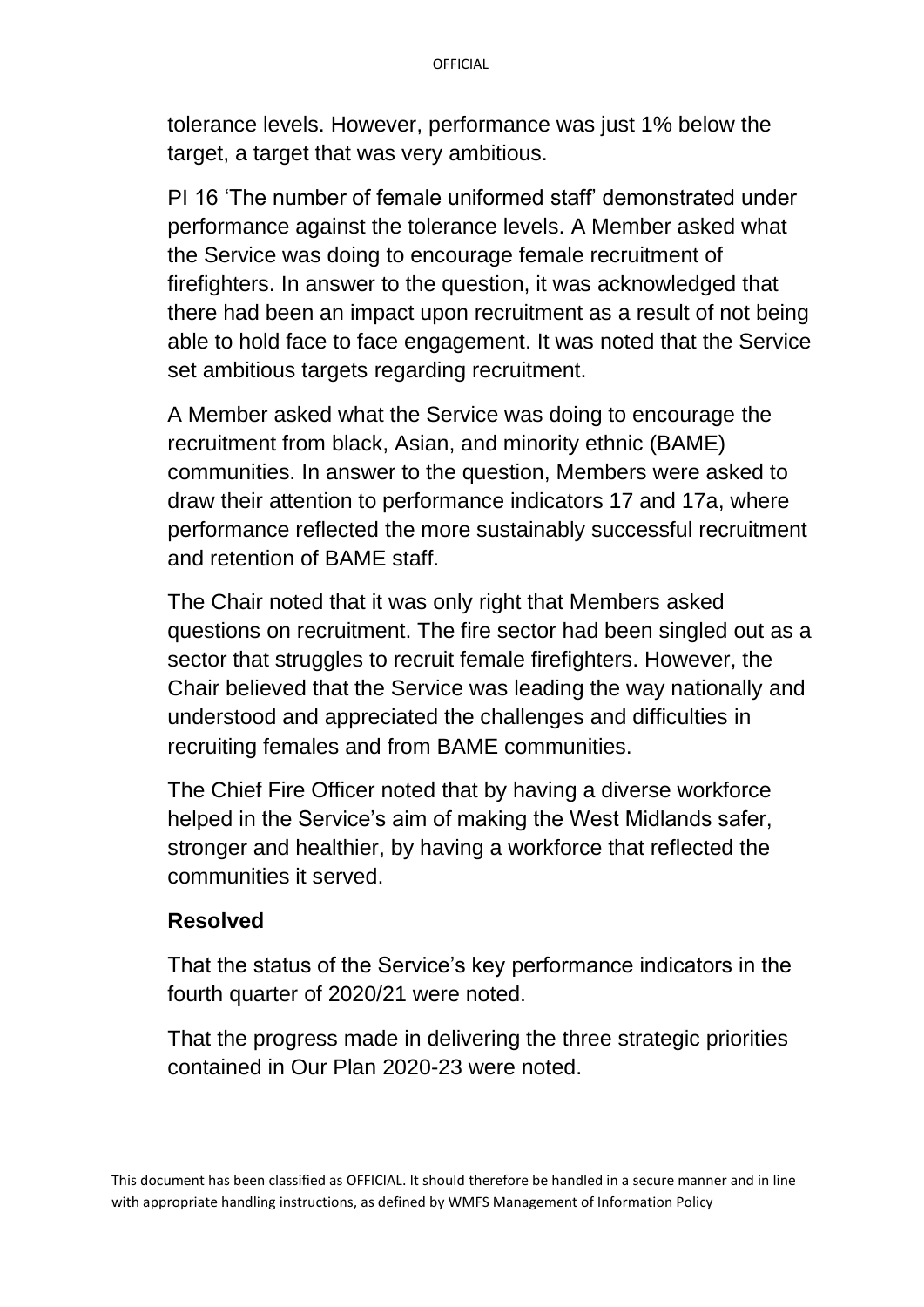## 29/21**Contracts Awards Summary for Period to 30 April 2021**

Mike Griffiths, provided an overview of the report which provided a six-month summary of all contracts that had been awarded since September 2020.

## **Resolved**

That the summary of contracts in excess of £250,000 that had been awarded since September 2020, as laid out within the appendix to the report, were noted.

#### 30/21**Annual Report of the Audit and Risk Committee 2020/21**

Cllr Miks, Chair of the Audit and Risk Committee, provided an overview of the report which detailed the work of the committee and its Members during the year 2020/21.

The Committee had maintained its functioning throughout the COVID19 pandemic. It had met virtually utilising the Local Authorities (Coronavirus) (Flexibility of Local Authority Meetings) Regulations 2020 to ensure business continuity as a Standing Committee of the Authority.

Cllr Miks thanked Members, Officers, both internal and external Auditors, and the members of the Pension Board, for their work and support.

#### **Resolved**

The Authority received the Annual Report of the Audit and Risk Committee 2020/21.

# 31/21**Minutes of the Audit and Risk Committee held on 22 March 2021**

The minutes of the Audit and Risk Committee held on 22 March 2021.